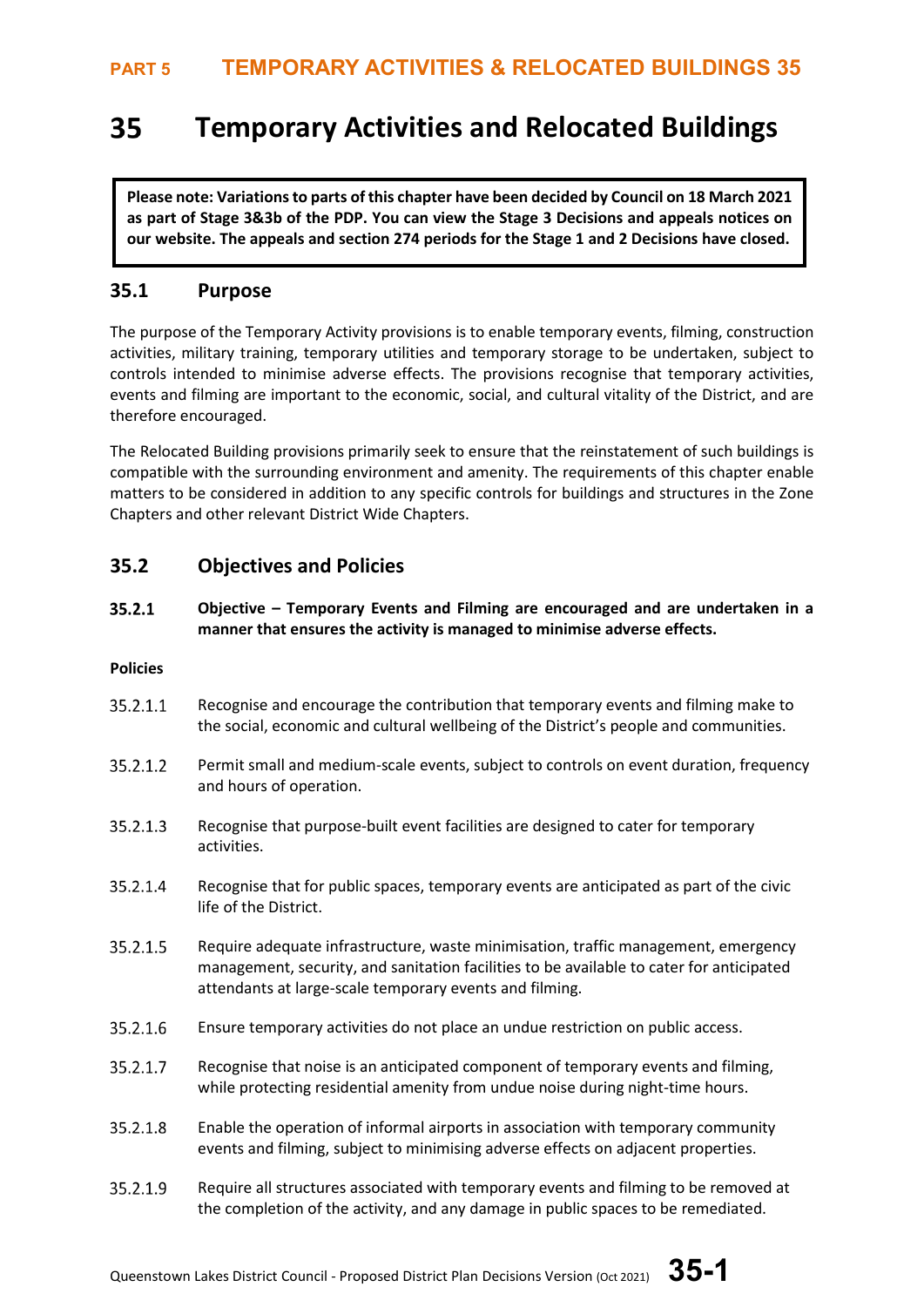- 35.2.1.10 Permit medium and large scale concerts and other temporary events within Activity Area 7 of the Gibbston Valley Resort Zone, subject to controls on event duration, frequency and hours of operation.
- 35.2.1.11 Provide for Temporary Events in the Hills Resort Zone that contribute to the District's economy while ensuring that any adverse effects such as traffic and noise effects on land outside the Zone are mitigated.
- 35.2.1.12 Provide for Temporary Events in the Hogans Gully Resort Zone that contribute to the District's economy while ensuring that any adverse effects such as traffic and noise effects on land outside the Zone are mitigated.

#### $35.2.2$ **Objective – Temporary activities necessary to complete building and construction work are provided for.**

### **Policies**

- 35.2.2.1 Ensure temporary activities related to building and construction work are carried out with minimal disturbance to adjoining properties and on visual amenity values.
- Provide for small-scale retail activity to serve the needs of building and construction 35.2.2.2 workers.
- 35.2.2.3 Require temporary activities related to building and construction to be removed from the site following the completion of construction, and any damage in public spaces to be remediated.

#### $35.2.3$ **Objective – Temporary Military Training Activities are provided for.**

**Policy**

35.2.3.1 Enable temporary military training to be undertaken within the District.

#### 35.2.4 **Objective – Temporary Utilities needed for other temporary activities or for emergencies are provided for.**

**Policy**

35.2.4.1 Enable short-term use of temporary utilities needed for other temporary activities or for emergency purposes.

#### 35.2.5 **Objective – Temporary Storage is provided for.**

**Policies**

- 35.2.5.1 Permit temporary storage related to farming activity.
- 35.2.5.2 Ensure temporary storage not required for farming purposes is of short duration and size to protect the visual amenity values of the area in which it is located.

#### 35.2.6 **Objective – Relocated buildings maintain amenity and minimise the adverse effects of relocation and reinstatement works.**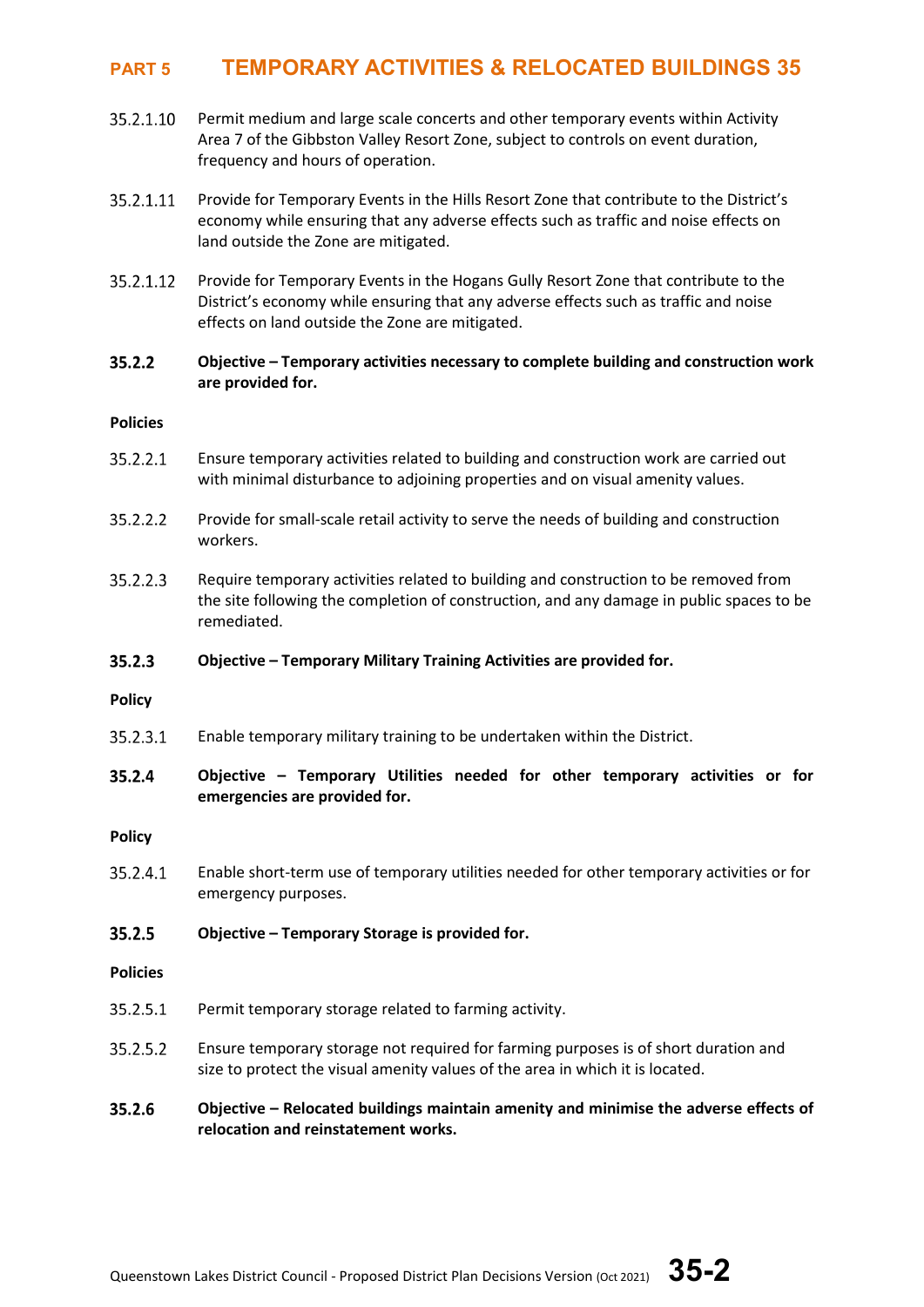### **Policy**

35.2.6.1 Provide for relocated buildings where adverse effects associated with the relocation and reinstatement are managed to provide a quality external appearance, and are compatible with the amenity of the surrounding area.

### **35.3 Other Provisions and Rules**

#### $35.3.1$ **District Wide**

Attention is drawn to the following District Wide chapters.

| 1  | Introduction                                          |    | 2<br>Definitions               |    | <b>Strategic Direction</b>     |  |
|----|-------------------------------------------------------|----|--------------------------------|----|--------------------------------|--|
| 4  | Urban Development                                     |    | 5<br>Tangata Whenua            |    | Landscapes and Rural Character |  |
| 25 | Earthworks                                            |    | 26<br><b>Historic Heritage</b> |    | Subdivision                    |  |
| 28 | <b>Natural Hazards</b>                                |    | 29<br>Transport                |    | <b>Energy and Utilities</b>    |  |
| 31 | Signs                                                 |    | <b>Protected Trees</b>         | 33 | <b>Indigenous Vegetation</b>   |  |
| 34 | <b>Wilding Exotic Trees</b>                           | 36 | <b>Noise</b>                   | 37 | Designations                   |  |
|    | Plan<br>web<br><b>District</b><br>mapping application |    |                                |    |                                |  |

#### 35.3.2 **Interpreting and Applying the Rules**

- 35.3.2.1 A permitted activity must comply with all the rules listed in the Activity and Standards tables, and any relevant district wide rules.
- 35.3.2.2 Where an activity does not comply with a Standard listed in the Standards table, the activity status identified by the Non-Compliance Status column applies. Where an activity breaches more than one Standard, the most restrictive status applies to the Activity.
- 35.3.2.3 The Rules of this Chapter relating to Temporary Activities take precedence over any other provision of the District Plan, with the exception of:
	- 26 Historic Heritage;
	- b. 31 Signs.
- 35.3.2.4 Notwithstanding 35.3.2.3, the Rules of this Chapter relating to Temporary Activities specify when the rules in Chapter 36 (Noise) do not apply.
- 35.3.2.5 For a Relocated Building, the provisions in this Chapter apply in addition to any relevant provision of any other Chapter.

Advice Notes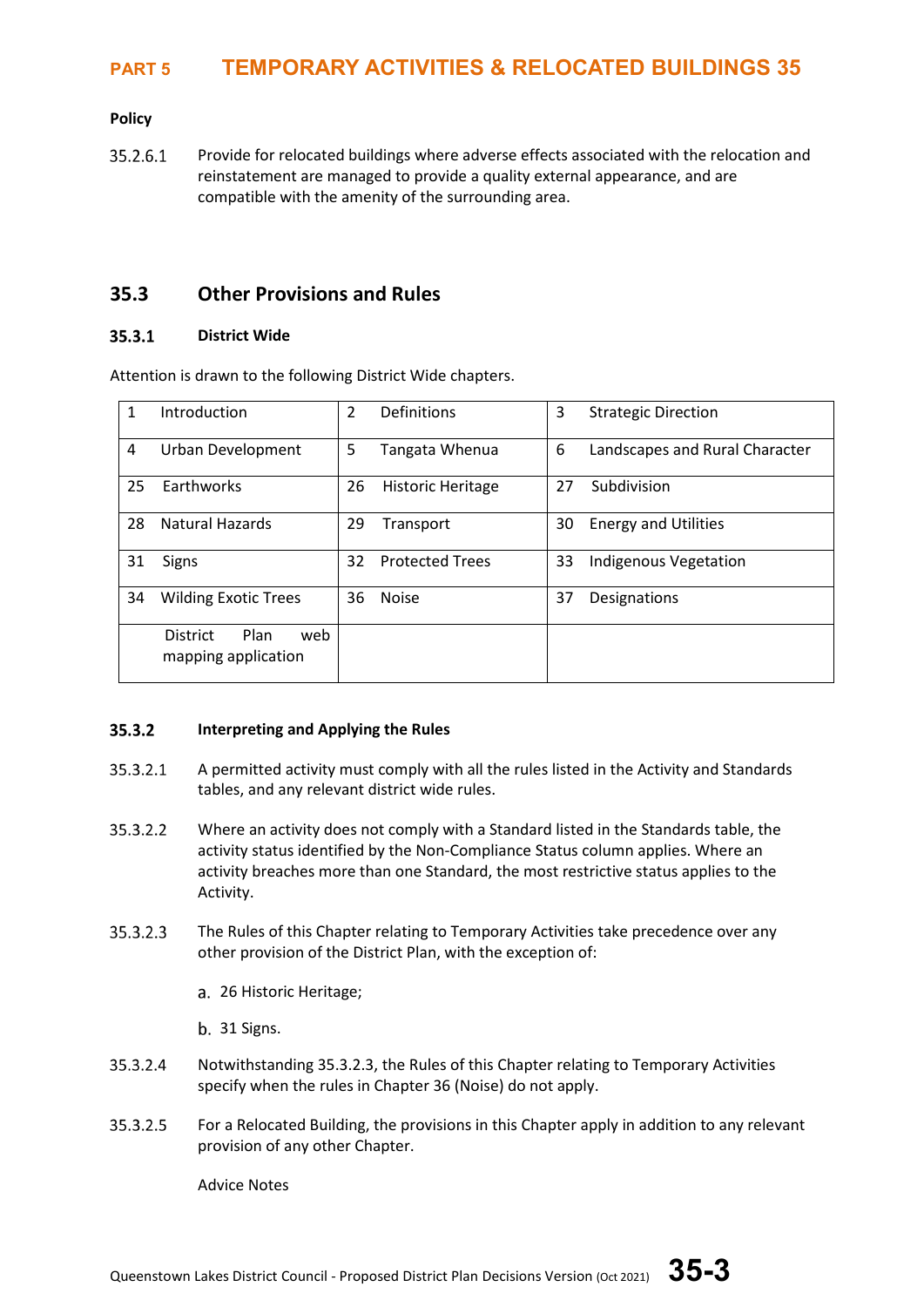Relocated Buildings: Newly pre-fabricated buildings (delivered to a site for erection on that site) are excluded from the definition of Relocated Building, and are not subject to the rules of this chapter.

Temporary Events: The following activities associated with Temporary Events are not regulated by the District Plan:

- Food and Beverage;
- b. Sale of Alcohol.

Obstacle limitation surfaces at Queenstown or Wānaka Airport:

Any person wishing to undertake an activity that will penetrate the designated Airport Approach and Land Use Controls obstacle limitation surfaces at Queenstown or Wānaka Airport must first obtain the written approval of the relevant requiring authority, in accordance with section 176 of the Resource Management Act 1991.

35.3.2.6 The following abbreviations are used within this Chapter.

| P. | Permitted     | C Controlled     | RD Restricted Discretionary |
|----|---------------|------------------|-----------------------------|
| D  | Discretionary | NC Non-Complying | PR Prohibited               |

### **35.4 Rules - Activities**

|        | <b>Temporary Activities and Relocated Buildings</b>                                                                                                                                                                                                                                                                                                                                       |   |  |  |  |  |  |
|--------|-------------------------------------------------------------------------------------------------------------------------------------------------------------------------------------------------------------------------------------------------------------------------------------------------------------------------------------------------------------------------------------------|---|--|--|--|--|--|
| 35.4.1 | Temporary Events held on public conservation land, including the use of<br>the land as an informal airport, which holds a valid concession for the<br>temporary event.<br>For the purpose of this rule the relevant noise standards of the Zone do<br>not apply.                                                                                                                          |   |  |  |  |  |  |
| 35.4.2 | Temporary Events held within a permanent, purpose-built, hotel<br>complex, conference centre, or civic building.                                                                                                                                                                                                                                                                          | P |  |  |  |  |  |
| 35.4.3 | Temporary Events held within the Open Space and Recreation Zones or<br>any other Council-owned public recreation land, provided that:<br>Noise Events do not occur during hours in which the night-time noise<br>a.<br>limits of the relevant Zone(s) are in effect, except for New Year's Eve.<br>For the purpose of this rule the relevant noise standards of the Zone do<br>not apply. | P |  |  |  |  |  |
| 35.4.4 | Temporary Events associated with a Ski Area Activity held within a Ski<br>Area Sub Zone.                                                                                                                                                                                                                                                                                                  | P |  |  |  |  |  |
| 35.4.5 | Any other Temporary Events, provided that:<br>the number of persons (including staff) participating does not exceed<br>a.<br>500 persons at any one time;                                                                                                                                                                                                                                 | P |  |  |  |  |  |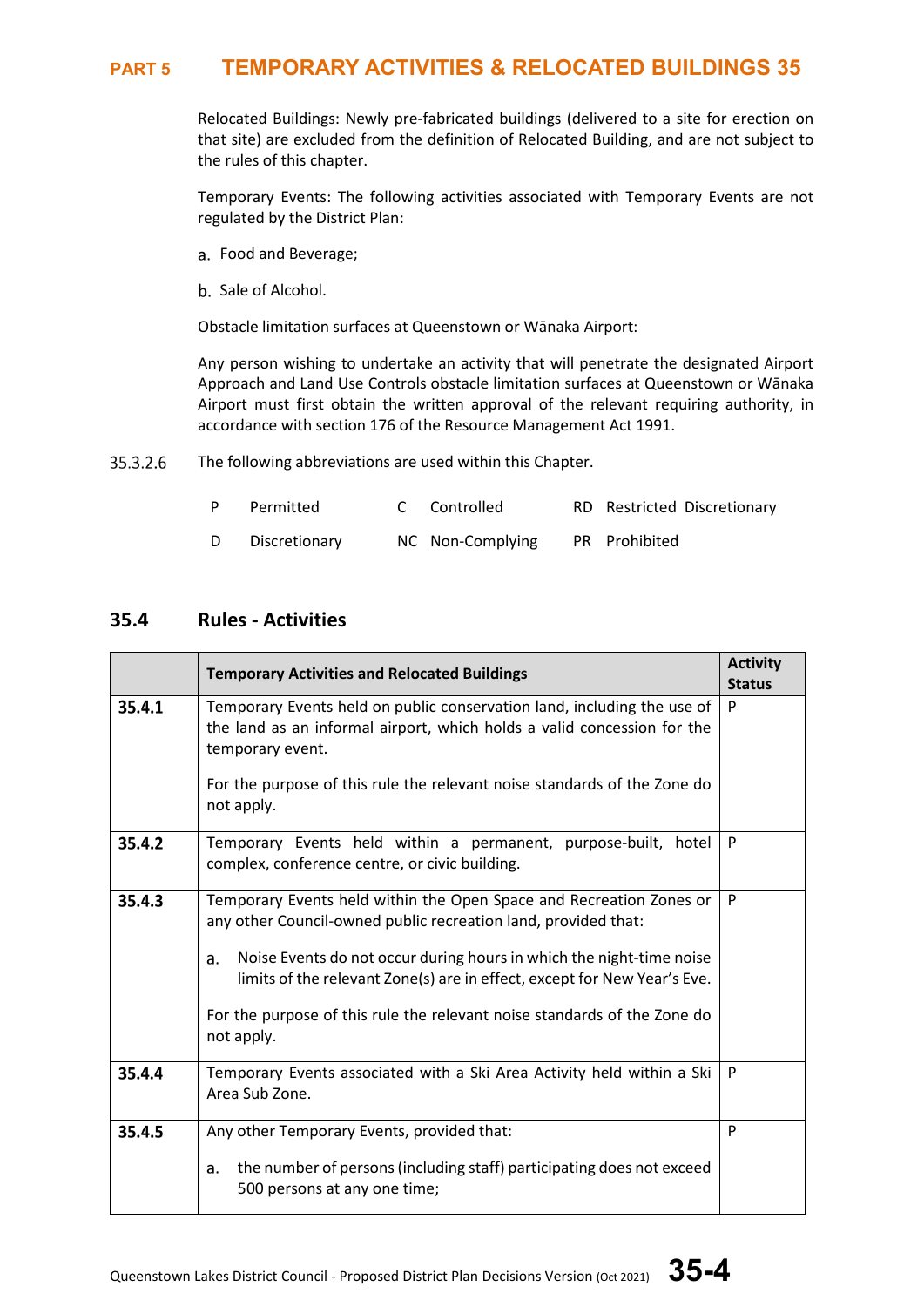|        | <b>Activity</b><br><b>Temporary Activities and Relocated Buildings</b>                                                                                                                                                                                                              |   |  |  |  |  |  |
|--------|-------------------------------------------------------------------------------------------------------------------------------------------------------------------------------------------------------------------------------------------------------------------------------------|---|--|--|--|--|--|
|        | the duration of the temporary event does not exceed 3 consecutive<br>b.<br>calendar days (excluding set up and pack down);                                                                                                                                                          |   |  |  |  |  |  |
|        | in the Rural Zone the event does not operate outside of the hours of<br>c.<br>0800 to 0000 (midnight). In all other zones the event does not<br>operate outside of the hours of 0800 to 2000. Set up and pack down<br>outside of these hours is permitted;                          |   |  |  |  |  |  |
|        | d.<br>no site shall be used for any temporary event more than 7 times in<br>any calendar year;                                                                                                                                                                                      |   |  |  |  |  |  |
|        | all structures and equipment are removed from the site within 3<br>e.<br>working days of the completion of the event;                                                                                                                                                               |   |  |  |  |  |  |
|        | for the purpose of this rule the relevant noise standards of the Zone<br>f.<br>do not apply during the hours of 0800 to 2200.                                                                                                                                                       |   |  |  |  |  |  |
| 35.4.6 | <b>Temporary Events</b>                                                                                                                                                                                                                                                             | P |  |  |  |  |  |
|        | Informal airports for rotary wing aircraft flights in association with the use<br>of a site for temporary events that are open to the general public<br>provided that:                                                                                                              |   |  |  |  |  |  |
|        | the informal airport is only used during the hours of 0800 - 2000;<br>a.                                                                                                                                                                                                            |   |  |  |  |  |  |
|        | no site shall be used for an informal airport for more than 7 days in<br>b.<br>any calendar year;                                                                                                                                                                                   |   |  |  |  |  |  |
|        | no site shall be used for an informal airport more than one day in any<br>c.<br>calendar month;                                                                                                                                                                                     |   |  |  |  |  |  |
|        | the aircraft operator has notified the Council's Planning Department<br>d.<br>concerning the use of the informal airport.                                                                                                                                                           |   |  |  |  |  |  |
|        | For the purpose of this Rule the relevant noise standards of the Zone do<br>not apply.                                                                                                                                                                                              |   |  |  |  |  |  |
|        | Rule 35.4.6 does not apply in the Hills Resort Zone.                                                                                                                                                                                                                                |   |  |  |  |  |  |
|        | Rule 35.4.6 does not apply in the Hogans Gully Resort Zone.                                                                                                                                                                                                                         |   |  |  |  |  |  |
| 35.4.7 | <b>Temporary Filming</b>                                                                                                                                                                                                                                                            | P |  |  |  |  |  |
|        | Held on public conservation land, including the use of the land as an<br>informal airport, which holds a valid concession for the temporary filming<br>activity.                                                                                                                    |   |  |  |  |  |  |
| 35.4.8 | Temporary Filming, including the use of the land as an informal airport as<br>part of that filming activity, provided that:                                                                                                                                                         |   |  |  |  |  |  |
|        | the number of persons participating in the temporary filming does<br>a.<br>not exceed 200 persons at any one time within the Rural Zone and<br>the Arcadia Rural Visitor Zone, 100 persons in the Rural Lifestyle and<br>Rural Residential Zones, and 50 persons in any other zone; |   |  |  |  |  |  |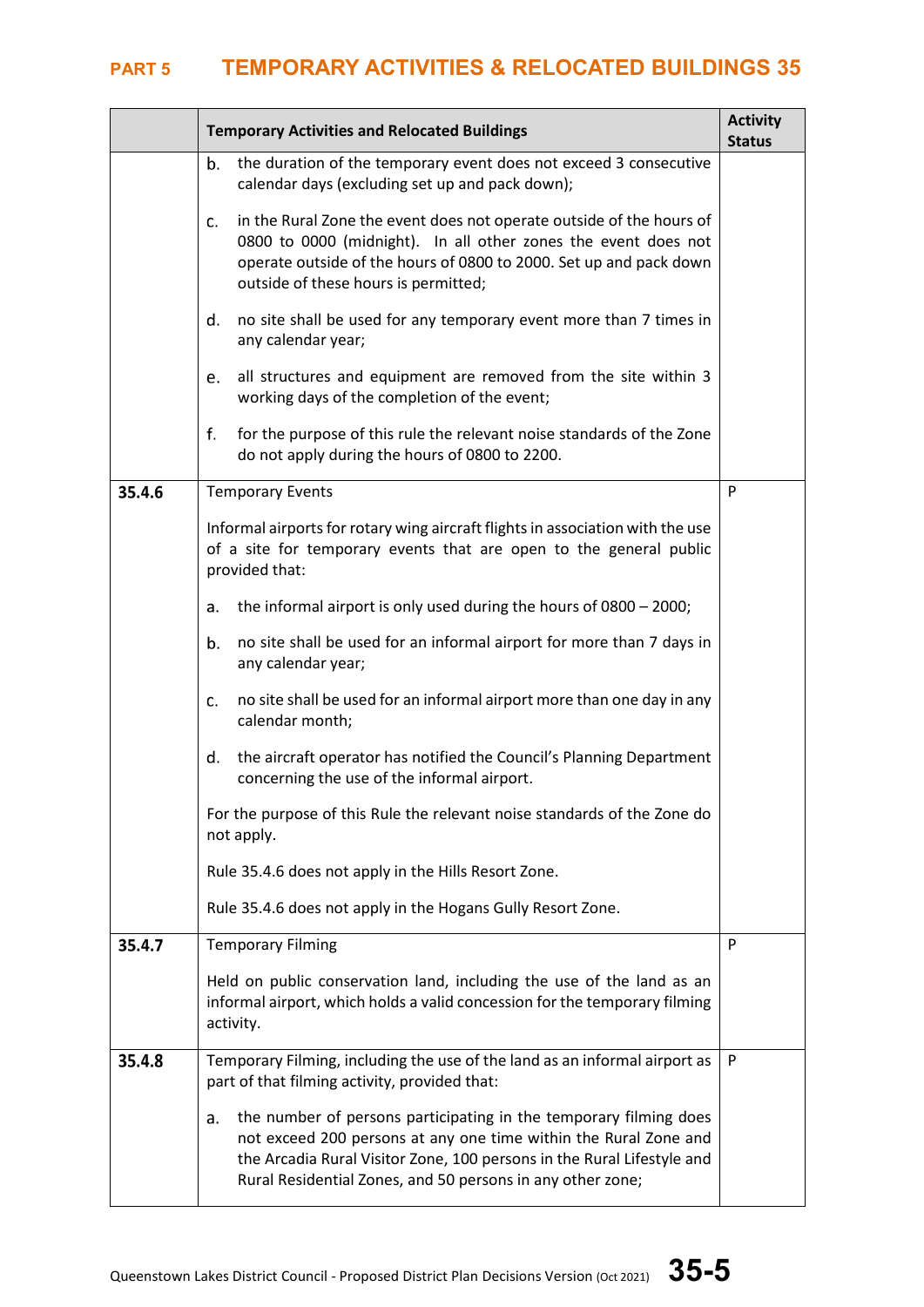|         | <b>Temporary Activities and Relocated Buildings</b>                                                                                                                                                                                                                   |   |  |  |  |  |  |
|---------|-----------------------------------------------------------------------------------------------------------------------------------------------------------------------------------------------------------------------------------------------------------------------|---|--|--|--|--|--|
|         | within the Rural Zone and the Arcadia Rural Visitor Zone, any<br>b.<br>temporary filming activity on a site, or in a location within a site, is<br>limited to a total of 30 days, in any calendar year;                                                               |   |  |  |  |  |  |
|         | in any other Zone, any temporary filming activity is limited to a total<br>c.<br>of 30 days (in any calendar year) with the maximum duration of film<br>shooting not exceeding a total of 7 days in any calendar year;                                                |   |  |  |  |  |  |
|         | d.<br>all building and structures are removed from the site upon<br>completion of filming, and any damage incurred in public places is<br>remediated;                                                                                                                 |   |  |  |  |  |  |
|         | the use of land as an informal airport as part of filming activity is<br>e.<br>restricted to the Rural Zone and the Arcadia Rural Visitor Zone; and                                                                                                                   |   |  |  |  |  |  |
|         | f.<br>in the Arcadia Rural Visitor Zone temporary filming activity, including<br>the use of the land as an informal airport as part of that filming<br>activity, shall only occur during the hours of 0800 - 2000.                                                    |   |  |  |  |  |  |
|         | For the purpose of this Rule:                                                                                                                                                                                                                                         |   |  |  |  |  |  |
|         | The relevant noise standards of the Zone do not apply to temporary<br>filming and the associated use of the site as an informal airport. However<br>Council will use its power under the Resource Management Act 1991 to<br>control unreasonable and excessive noise. |   |  |  |  |  |  |
| 35.4.9  | <b>Temporary Construction-Related Activities</b>                                                                                                                                                                                                                      |   |  |  |  |  |  |
|         | Any temporary building (including a Relocated Building), scaffolding,<br>crane, safety fences, and other similar structures and activities that are:                                                                                                                  |   |  |  |  |  |  |
|         | ancillary to a building, construction or maintenance project and<br>a.<br>located on the same site;                                                                                                                                                                   |   |  |  |  |  |  |
|         | are limited to the duration of an active construction project;<br>b.                                                                                                                                                                                                  |   |  |  |  |  |  |
|         | are removed from the site upon completion of the active<br>c.<br>construction project.                                                                                                                                                                                |   |  |  |  |  |  |
| 35.4.10 | <b>Temporary Construction-Related Activities</b>                                                                                                                                                                                                                      | P |  |  |  |  |  |
|         | Any temporary food/beverage retail activity, for the direct purpose of<br>serving workers of an active building or construction project.                                                                                                                              |   |  |  |  |  |  |
| 35.4.11 | <b>Temporary Military Training</b>                                                                                                                                                                                                                                    | P |  |  |  |  |  |
|         | Temporary Buildings and Temporary Activities related to temporary<br>military training carried out pursuant to the Defence Act 1990, provided<br>any such activity or building does not remain on the site for longer than<br>the duration of the project.            |   |  |  |  |  |  |
| 35.4.12 | <b>Temporary Utilities</b>                                                                                                                                                                                                                                            |   |  |  |  |  |  |
|         | Any temporary utilities that:                                                                                                                                                                                                                                         |   |  |  |  |  |  |
|         | are required to provide an emergency service; or<br>a.                                                                                                                                                                                                                |   |  |  |  |  |  |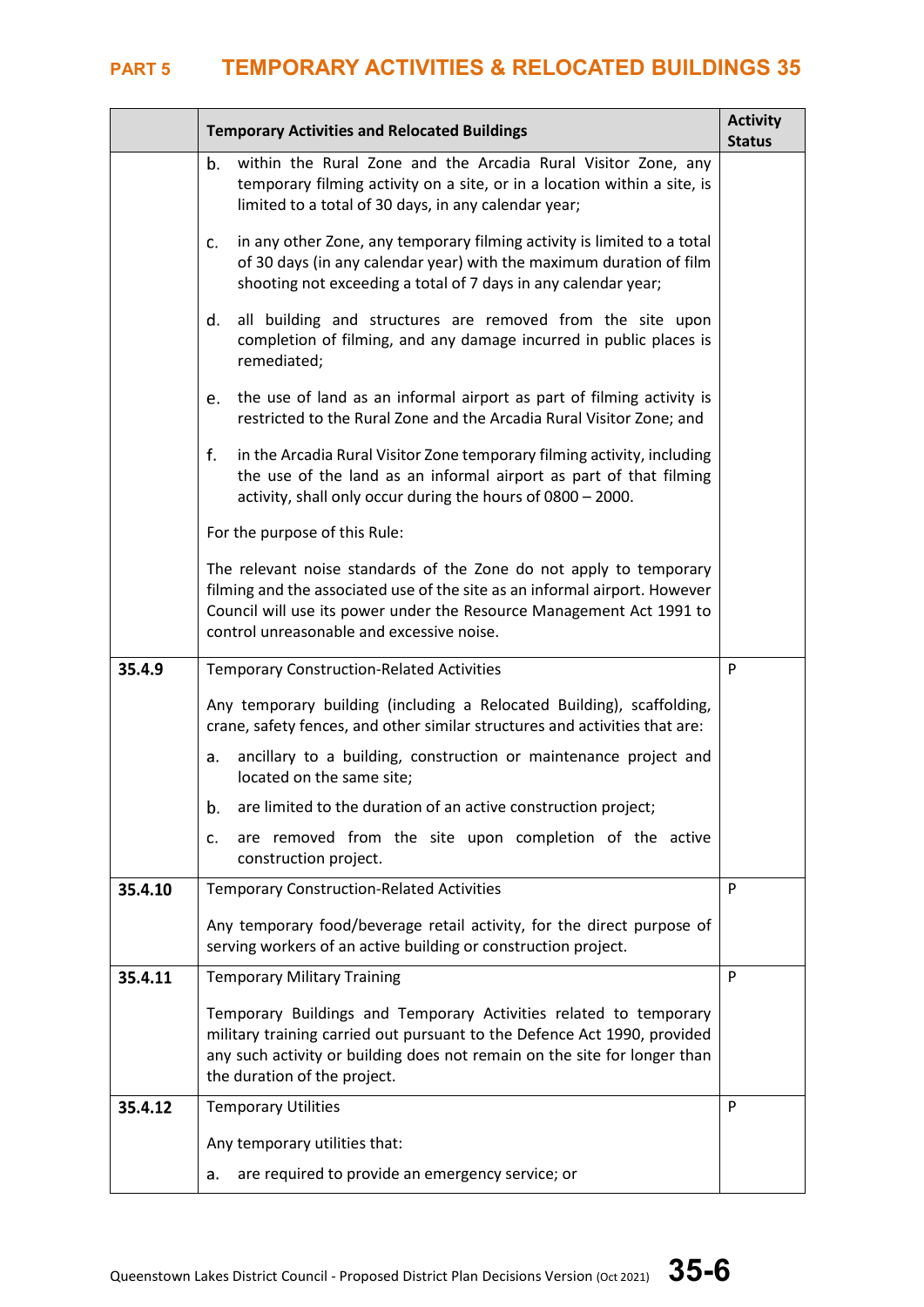|         | <b>Activity</b><br><b>Temporary Activities and Relocated Buildings</b><br><b>Status</b>                                                                                                                             |   |  |  |  |  |  |
|---------|---------------------------------------------------------------------------------------------------------------------------------------------------------------------------------------------------------------------|---|--|--|--|--|--|
|         | are related to, and required in respect of, a permitted temporary<br>b.<br>activity specified in this chapter of the District Plan.                                                                                 |   |  |  |  |  |  |
| 35.4.13 | P<br><b>Temporary Storage</b>                                                                                                                                                                                       |   |  |  |  |  |  |
|         | Any temporary storage or stacking of goods or materials, other than for<br>farming purposes, that does not remain on the site for longer than 3<br>months and does not exceed 50m <sup>2</sup> in gross floor area. |   |  |  |  |  |  |
|         | Note: Any temporary storage which fails to meet this permitted activity<br>rule is subject to the rules of the relevant Zone.                                                                                       |   |  |  |  |  |  |
| 35.4.14 | <b>Relocated Building</b>                                                                                                                                                                                           | P |  |  |  |  |  |
|         | This rule does not apply to buildings for Temporary Construction-Related<br>Activities, as addressed in Rules below.                                                                                                |   |  |  |  |  |  |
| 35.4.15 | Temporary Events in Activity Area 7 of the Gibbston Valley Resort Zone,<br>provided that:                                                                                                                           | P |  |  |  |  |  |
|         | the duration of the temporary event does not exceed 3 consecutive<br>а.<br>calendar days (excluding set up and pack down);                                                                                          |   |  |  |  |  |  |
|         | b. the event does not operate outside of the hours of 0800 to 0000<br>(midnight). Set up and pack down outside of these hours is<br>permitted;                                                                      |   |  |  |  |  |  |
|         | Activity Area 7 shall not be used for any temporary event more<br>c.<br>than 15 times in any calendar year;                                                                                                         |   |  |  |  |  |  |
|         | all temporary structures and equipment are dismantled and<br>d.<br>removed within 10 working days of the completion of the event;<br>and                                                                            |   |  |  |  |  |  |
|         | for the purpose of this rule the relevant noise standards of the<br>e.<br>Zone do not apply.                                                                                                                        |   |  |  |  |  |  |
| 35.4.16 | Any temporary activity not otherwise listed as a permitted activity in this<br>table.                                                                                                                               | D |  |  |  |  |  |
| 35.4.17 | Temporary Golf Events (in addition to Temporary Events under Rules<br>35.4.2 and 35.4.5) in the Hills Resort Zone provided that:                                                                                    |   |  |  |  |  |  |
|         | i. The event does not exceed 14 consecutive calendars days (excluding set<br>up and pack down)                                                                                                                      |   |  |  |  |  |  |
|         | ii. The event does not operate outside the hours of 0600 to 2200. Set up<br>and pack down outside of these hours is permitted, provided it complies<br>with the noise limits for the Zone.                          |   |  |  |  |  |  |
|         | iii. There shall be no more than 2 temporary events per calendar year<br>limited to golf tournaments only                                                                                                           |   |  |  |  |  |  |
|         | iv. All structures and equipment are removed from the zone within 10<br>working days of the completion of the event                                                                                                 |   |  |  |  |  |  |
|         | v. A Traffic Management Plan is provided that details how traffic effects<br>are to be managed                                                                                                                      |   |  |  |  |  |  |
|         | vi. An Operations Plan is provided that details how the event is to be<br>managed                                                                                                                                   |   |  |  |  |  |  |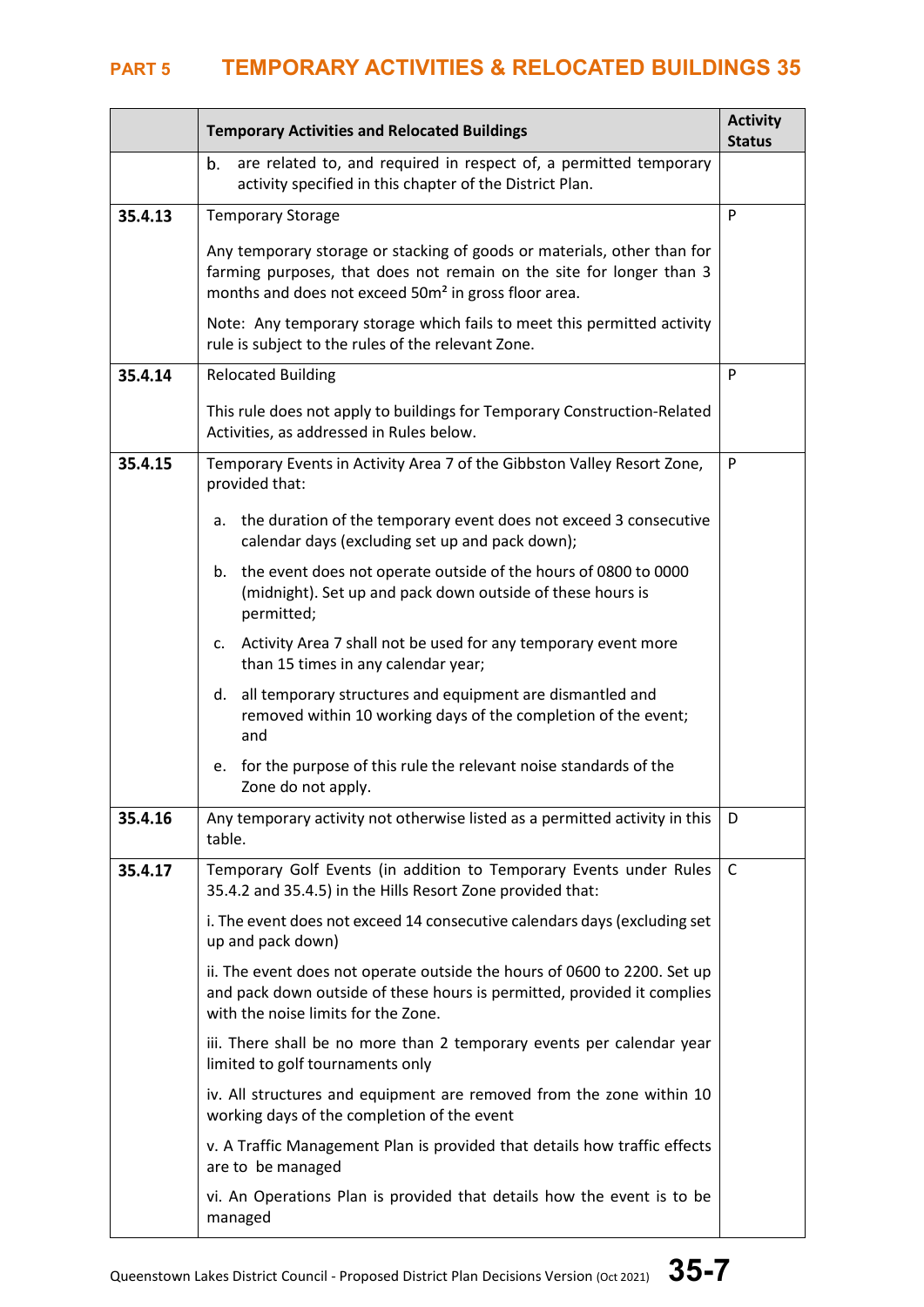|         | <b>Activity</b><br><b>Temporary Activities and Relocated Buildings</b><br><b>Status</b>                                                                                                    |              |  |  |  |  |
|---------|--------------------------------------------------------------------------------------------------------------------------------------------------------------------------------------------|--------------|--|--|--|--|
|         | vii. Adequate sanitation for event attendees is provided                                                                                                                                   |              |  |  |  |  |
|         | viii. Waste minimisation measures are implemented                                                                                                                                          |              |  |  |  |  |
|         | Control is reserved to:                                                                                                                                                                    |              |  |  |  |  |
|         | a. Traffic effects and the measures promoted in the Traffic Management<br>Plan to manage these effects                                                                                     |              |  |  |  |  |
|         | b. Waste minimisation and management measures                                                                                                                                              |              |  |  |  |  |
|         | c. Adequate sanitation for event attendees                                                                                                                                                 |              |  |  |  |  |
|         | d. Operations Plan for the event to manage effects, including amplified<br>noise                                                                                                           |              |  |  |  |  |
|         | For the purpose of this rule, the relevant noise standards in 36.5 (Table 2)<br>do not apply between the hours of 0600 and 2200.                                                           |              |  |  |  |  |
| 35.4.18 | Temporary Events (in addition to Temporary Events under Rules 35.4.2<br>and 35.4.45) in the Hogans Gully Resort Zone provided that:                                                        | <sub>c</sub> |  |  |  |  |
|         | i. The event does not exceed 14 consecutive calendars days (excluding set<br>up and pack down)                                                                                             |              |  |  |  |  |
|         | ii. The event does not operate outside the hours of 0600 to 2200. Set up<br>and pack down outside of these hours is permitted, provided it complies<br>with the noise limits for the Zone. |              |  |  |  |  |
|         | iii. There shall be no more than 2 temporary events per calendar year<br>limited to golf tournaments only.                                                                                 |              |  |  |  |  |
|         | iv. All structures and equipment are removed from the zone within 10<br>working days of the completion of the event.                                                                       |              |  |  |  |  |
|         | v. A Traffic Management Plan is provided that details how traffic effects<br>are to be managed.                                                                                            |              |  |  |  |  |
|         | vi. An Operations Plan is provided that details how the event is to be<br>managed.                                                                                                         |              |  |  |  |  |
|         | vii. Adequate sanitation for event attendees is provided.                                                                                                                                  |              |  |  |  |  |
|         | viii. Waste minimisation measures are implemented.                                                                                                                                         |              |  |  |  |  |
|         | Control is reserved to:                                                                                                                                                                    |              |  |  |  |  |
|         | a. Traffic effects and the measures promoted in the Traffic Management<br>Plan to manage these effects                                                                                     |              |  |  |  |  |
|         | b. Waste minimisation and management measures                                                                                                                                              |              |  |  |  |  |
|         | c. Adequate sanitation for event attendees                                                                                                                                                 |              |  |  |  |  |
|         | d. Operations Plan for the event to manage effects, including amplified<br>noise                                                                                                           |              |  |  |  |  |
|         | For the purpose of this rule, the relevant noise standards in 36.5 (Table 2)<br>do not apply between the hours of 0600 and 2200.                                                           |              |  |  |  |  |

# **35.5 Rules – Standards**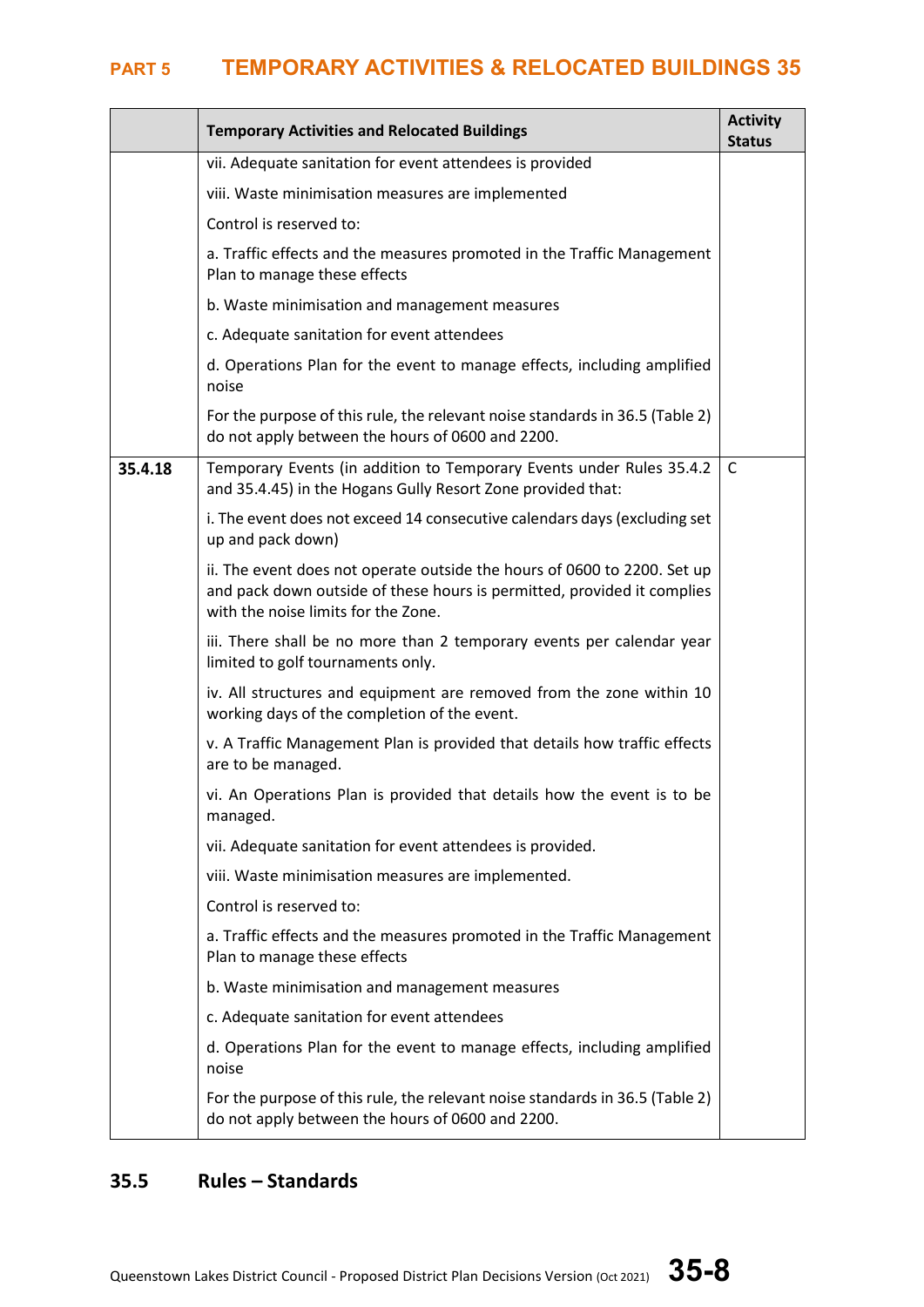|        | <b>Standards for Activities</b>                                                                                                              |                                                                                                                                                                                                                                                                               |              |                           |                |                |                |      |                                                                                                                      | <b>Non-compliance Status</b>                                                                                        |
|--------|----------------------------------------------------------------------------------------------------------------------------------------------|-------------------------------------------------------------------------------------------------------------------------------------------------------------------------------------------------------------------------------------------------------------------------------|--------------|---------------------------|----------------|----------------|----------------|------|----------------------------------------------------------------------------------------------------------------------|---------------------------------------------------------------------------------------------------------------------|
| 35.5.1 | Glare                                                                                                                                        |                                                                                                                                                                                                                                                                               |              |                           |                |                |                |      |                                                                                                                      | <b>RD</b>                                                                                                           |
|        |                                                                                                                                              | All fixed exterior lighting must be directed away from<br>adjacent sites, waterways and roads.                                                                                                                                                                                |              |                           |                |                |                |      |                                                                                                                      | Discretion is restricted to:                                                                                        |
|        |                                                                                                                                              | This rule shall not apply to glare from lighting used for<br>health, safety and navigation purposes.                                                                                                                                                                          |              |                           |                |                |                |      | the effect of lighting<br>a.<br>on the amenity of<br>adjoining properties,<br>road safety or<br>navigational safety. |                                                                                                                     |
| 35.5.2 | Waste Management                                                                                                                             |                                                                                                                                                                                                                                                                               |              |                           |                |                |                |      |                                                                                                                      | <b>RD</b>                                                                                                           |
|        | All temporary events with more than 500 participants at any                                                                                  |                                                                                                                                                                                                                                                                               |              |                           |                |                |                |      |                                                                                                                      | Discretion is restricted to:                                                                                        |
|        |                                                                                                                                              | one time, and temporary filming with more than 200<br>participants, must undertake the event in accordance with<br>the Council's Zero Waste Events Guide, including the<br>submission of a completed 'Zero Waste Event Form'.                                                 |              |                           |                |                |                |      |                                                                                                                      | the ability to<br>а.<br>minimise and<br>manage waste from<br>the event.                                             |
| 35.5.3 | Sanitation                                                                                                                                   |                                                                                                                                                                                                                                                                               |              |                           |                |                |                |      |                                                                                                                      | <b>RD</b>                                                                                                           |
|        |                                                                                                                                              | All temporary events with an anticipated attendance of up<br>to 500 must provide a minimum number of toilet facilities in<br>accordance with the below table, or have ready access to<br>the same number of publicly-accessible toilets within a<br>150m walk from the event. |              |                           |                |                |                |      |                                                                                                                      | Discretion is restricted to:<br>the ability to provide<br>a.<br>adequate sanitation<br>facilities for the<br>event. |
|        | People                                                                                                                                       |                                                                                                                                                                                                                                                                               |              | Duration of Event (hours) |                |                |                |      |                                                                                                                      |                                                                                                                     |
|        | Attending                                                                                                                                    | $1 - 2$                                                                                                                                                                                                                                                                       | 3            | 4                         | 5              | 6              | $\overline{7}$ | $8+$ |                                                                                                                      |                                                                                                                     |
|        | $1 - 50$                                                                                                                                     | $\mathbf{1}$                                                                                                                                                                                                                                                                  | $\mathbf{1}$ | $\mathbf{1}$              | $\overline{2}$ | $\overline{2}$ | $\overline{2}$ | 2    |                                                                                                                      |                                                                                                                     |
|        | $\overline{2}$<br>$\overline{2}$<br>$\overline{2}$<br>$\overline{2}$<br>3<br>3<br>51-100<br>3                                                |                                                                                                                                                                                                                                                                               |              |                           |                |                |                |      |                                                                                                                      |                                                                                                                     |
|        | 3<br>101-250<br>3<br>3<br>3<br>4<br>4<br>6                                                                                                   |                                                                                                                                                                                                                                                                               |              |                           |                |                |                |      |                                                                                                                      |                                                                                                                     |
|        | 6<br>8<br>251-500<br>4<br>4<br>4<br>6<br>6                                                                                                   |                                                                                                                                                                                                                                                                               |              |                           |                |                |                |      |                                                                                                                      |                                                                                                                     |
|        | <b>Advice Note</b>                                                                                                                           |                                                                                                                                                                                                                                                                               |              |                           |                |                |                |      |                                                                                                                      |                                                                                                                     |
|        | Weather conditions, the amount of food and beverages<br>consumed, and the availability of alcohol can increase toilet<br>usage by 30% - 40%. |                                                                                                                                                                                                                                                                               |              |                           |                |                |                |      |                                                                                                                      |                                                                                                                     |